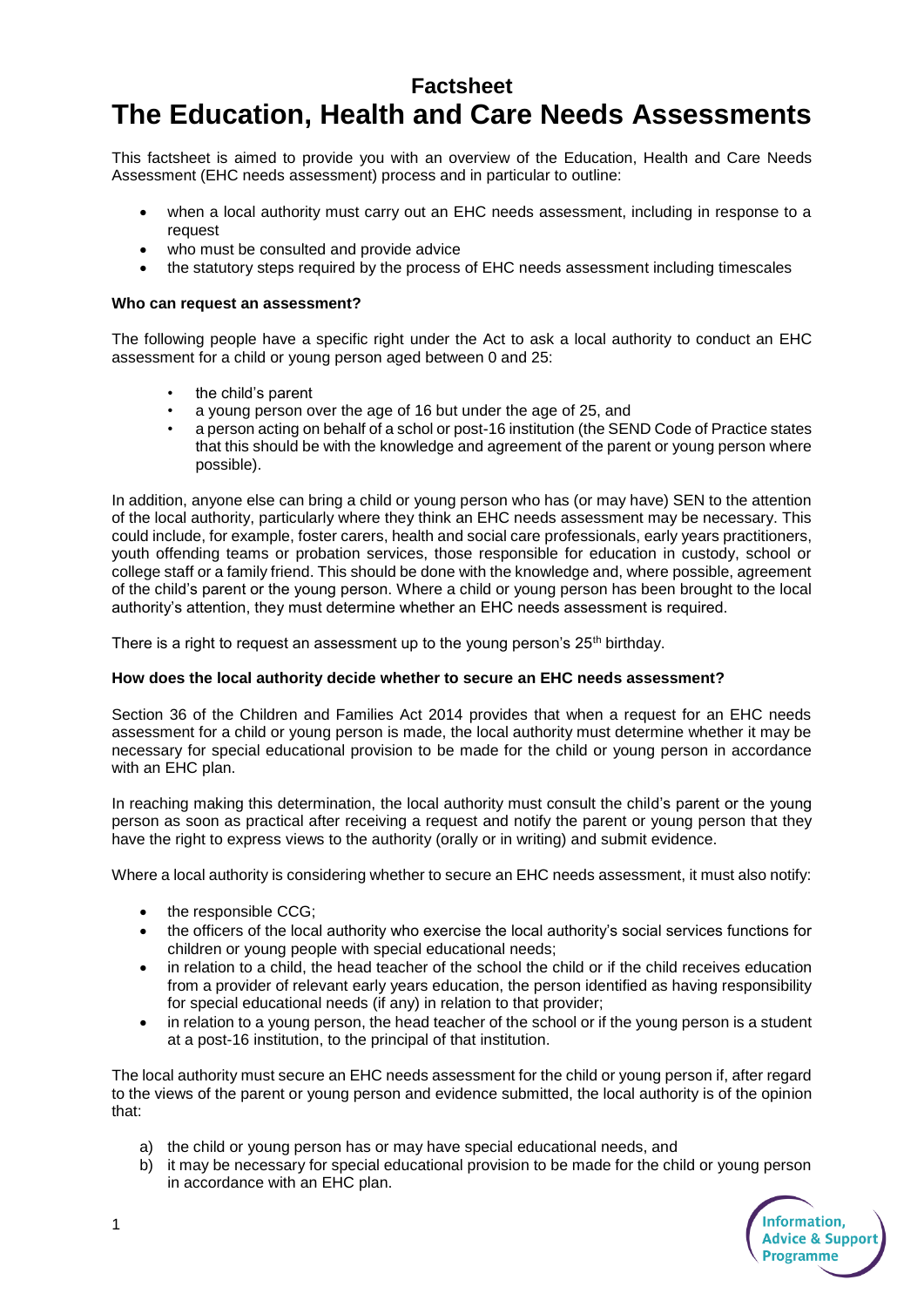In relation to a young person over the age of 18, the local authority must consider whether he or she requires additional time, in comparison to the majority of others of the same age who do not have special educational needs, to complete his or her education or training.

Paragraph 9.14 of the Code of Practice sets out factors which local authorities must pay particular attention to when determining whether an EHC needs assessment is required. These include:

- Academic attainment and rates of progress
- Nature, extent and context of CYP's SEN
- Evidence of action already being taken by placement
- Evidence that where progress has been made, only as a result of additional intervention and support above usually provided
- Evidence of physical, emotional and social development and health needs

Local authorities may develop criteria or guidelines to help them decide but must be prepared to depart from criteria where compelling reason to do so. They must not apply a blanket policy to particular groups / types of needs and must consider the child or young persons needs individually and on their merits.

Where the local authority determines that it is not necessary for special educational provision to be made in accordance with an EHC plan it must notify the child's parent or young person of:

- the reasons for the determination not to secure an EHC needs assessment;
- their right of appeal
- the time limits for doing so;
- information concerning mediation,
- the availability of disagreement resolution services and information and advice about matters relating to the special educational needs of children and young people.

The local authority is not required to secure an EHC assessment if the child or young person has been assessed during the previous six months although can do so if it considers necessary.

The local authority must make it determination regarding whether to secure an EHC needs assessment within 6 weeks of the request subject to exceptions outlined below.

#### **The assessment process - who must provide advice?**

Where the local authority secures an EHC needs assessment for a child or young person, it must seek the following advice and information, on the needs of the child or young person, and what provision may be required to meet such needs and the outcomes that are intended to be achieved by the child or young person receiving that provision:

- The child's parent or the young person
- Manager, headteacher or principal of education institution
- medical advice and information from a health care professional identified by the responsible commissioning body;
- psychological advice and information from an educational psychologist;
- advice and information in relation to social care;
- advice and information from any other person the local authority thinks is appropriate;
- Any person the child's parents or young person reasonably request the local authority obtain advice from;
- From Year 9 onwards advice to assist with preparation for adulthood and independent living'
- Where it appears that the child or young person is either visually or hearing impaired or both, the school or placement should consult with a person who is qualified to teach children or young people with visual or hearing impairment before they provide their advice.

When the local authority is requesting advice, they must provide the person or body with a copy of any representations made by the child's parent of the young person and any evidence submitted.

Partners must respond within a maximum of 6 weeks of request although there are exceptions to the time limits as outlined below.

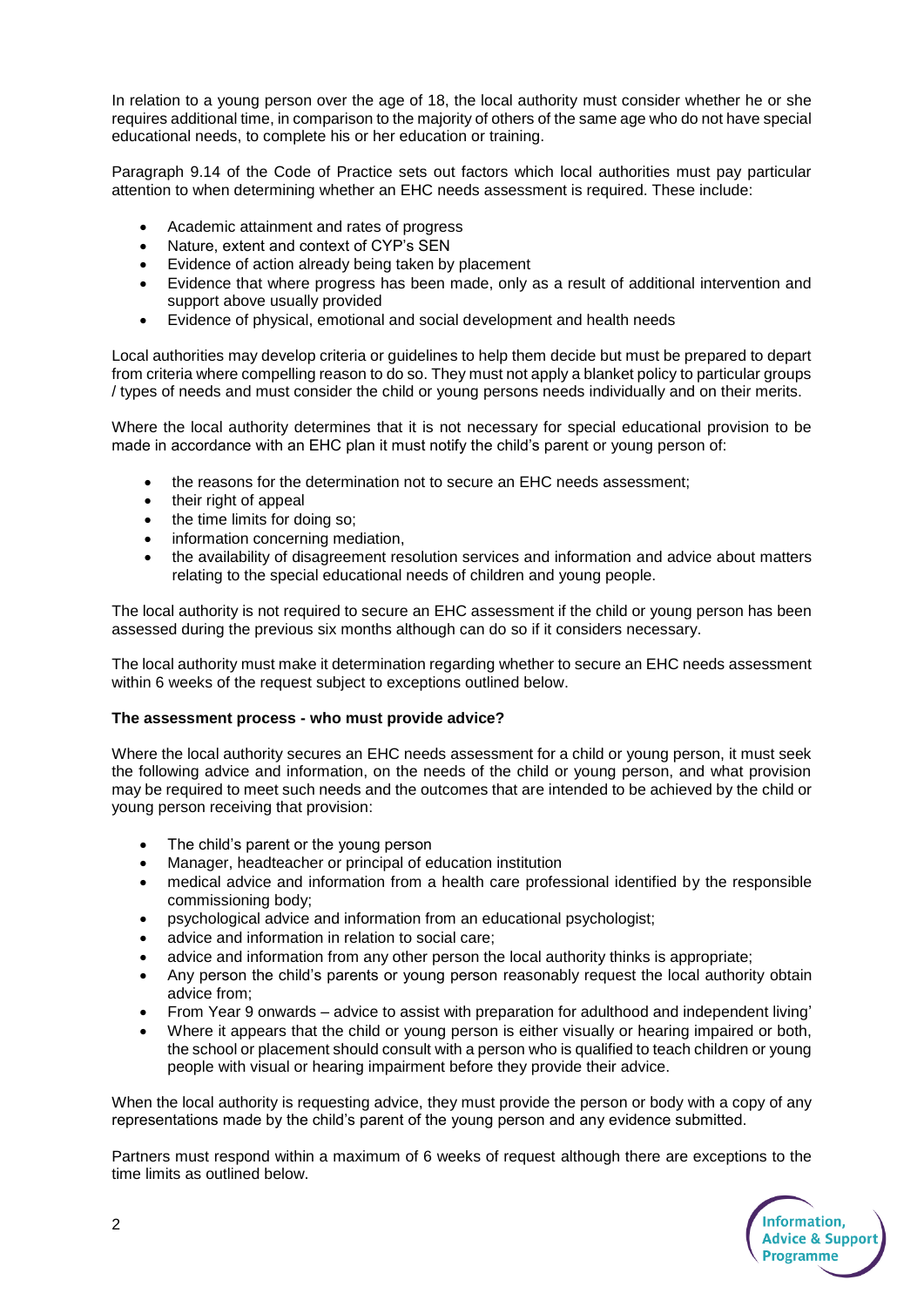## **The assessment process – principles underpinning co-ordinated assessment and planning**

Regulation 7 of the Special Educational Needs and Disability Regulations 2014 states that when securing an EHC needs assessment a local authority must:

- a) consult the child and the child's parent, or the young person and take into account their views, wishes and feelings;
- b) consider any information provided to the local authority by or at the request of the child, the child's parent or the young person;
- c) consider the information and advice obtained;
- d) engage the child and the child's parent, or the young person and ensure they are able to participate in decisions; and
- e) minimise disruption for the child, the child's parent, the young person and their family.

There is an emphasis in the SEND Code of Practice on ensuring all assessments have a person centred approach and there is effective co-ordination. Paragraph 9.22 states that the assessment and planning process should:

- focus on the child or young person as an individual
- enable children and young people and their parents to express their views, wishes and feelings
- enable children and young people and their parents to be part of the decision-making process
- be easy for children, young people and their parents or carers to understand, and use clear ordinary language and images rather than professional jargon
- highlight the child or young person's strengths and capabilities
- enable the child or young person, and those that know them best to say what they have done, what they are interested in and what outcomes they are seeking in the future
- tailor support to the needs of the individual
- organise assessments to minimise demands on families
- bring together relevant professionals to discuss and agree together the overall approach, and
- deliver an outcomes-focused and co-ordinated plan for the child or young person and their parent
- support and encourage the involvement of children, young people and parents or carers by:
	- providing them with access to the relevant information in accessible formats
	- giving them time to prepare for discussions and meetings, and
	- dedicating time in discussions and meetings to hear their views

In addition, the local authority must not seek any of the advice referred to above if such advice has previously been provided for any purpose and the person providing that advice, the local authority and the child's parent or the young person are all satisfied that it is sufficient for the purposes of an EHC needs assessment.

When securing an EHC needs assessment the local authority must also consider whether the child's parent or the young person requires any information, advice and support in order to enable them to take part effectively in the EHC needs assessment, and if it considers that such information, advice or support is necessary, it must provide it.

# **Timescales**

If a local authority decides, following an EHC needs assessment, not to issue an EHC plan, it must inform the child's parent or young person within a maximum of 16 weeks from the request for an EHC needs assessment.

Where the local authority decides to issue an EHC plan, the child's parent or young person must be provided with a draft plan and given 15 days to provide their views.